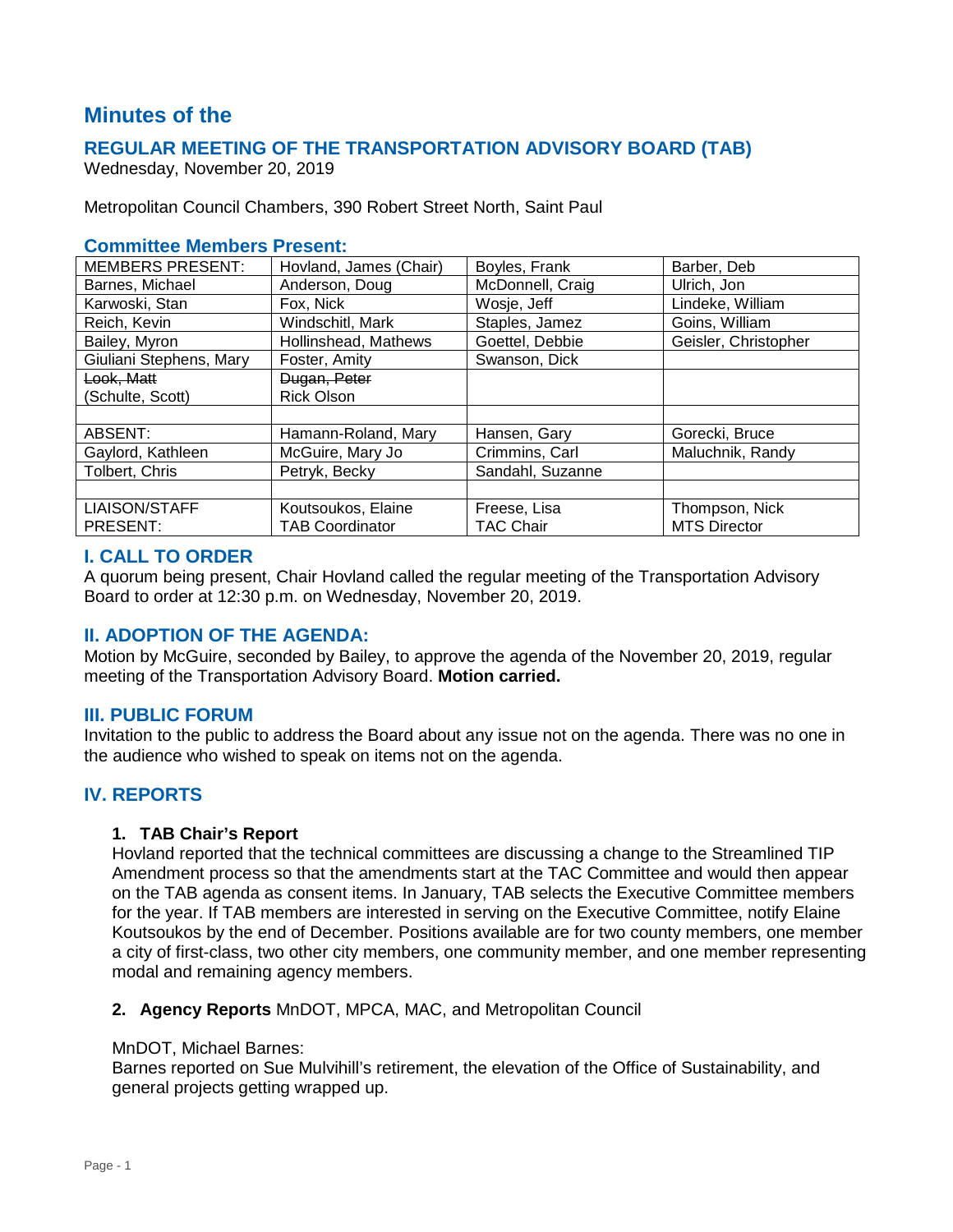### MPCA, Craig McDonnell:

McDonnell reported that the draft plan of Phase II for the Volkswagen Settlement has been released. The public comment period closes on December 20, 2019 and there will be four public meetings across the state as a part of the this, as well as a webinar. Hovland asked which districts will be chosen to pilot electric school buses. McDonnell said it is a competitive process with a 60/40 split based on the offending vehicles throughout the state. Windschitl asked about infrastructure. McDonnell said there are funds available.

#### MAC, Bridget Rief:

Rief reported that the MAC is in the midst of its Capital Improvement Program. There has also been a soft launch of pre-booking for parking. McGuire asked about airport baggage claim improvements. Rief said the entire improvements are going to go through 2023. Goins brought up the closure of the hotel TSA checkpoint.

### Metropolitan Council, Deb Barber:

Barber reported that Metropolitan Council chair resigned. Molly Cummings is serving as the acting chair. The governor is accepting applications. The terms are expiring tor community representatives for District A, B, C, D, and for the transit and non-motorized representatives. Applications are open on the Council website.

### **3. TAC Chair's Report**

Freese reported on the training for functional classification taking place tomorrow.

# **V. APPROVAL OF MINUTES**

#### **1. Approval of Minutes from October 16, 2019**

Motion by Anderson, seconded by Reich, to approve the minutes of the October 16, 2019, regular meeting of the Transportation Advisory Board. **Motion carried.**

# **VI. ACTION ITEMS**

# Non-Consent

**1. 2019-53** Streamlined TIP Amendment: Southwest Transit Buses

TAC Executive Chair Lisa Freese presented this item.

There were no questions or comments from TAB members.

It was moved by Goettel, seconded by Windschitl, that:

The Transportation Advisory Board adopt an amendment into the 2019-2022 and 2020-2023 TIPs to change the type and number of buses for SouthWest Transit's Eden Prairie to Mall of America Connector Service (SP# TRS-TCMT-20B). **Motion carried.**

**2. 2019-57** Streamlined TIP Amendment: Highway 15 Bridge Replacement, Hennepin **County** 

TAC Executive Chair Lisa Freese presented this item.

There were no questions or comments from TAB members.

It was moved by Goettel, seconded by Wosje, that: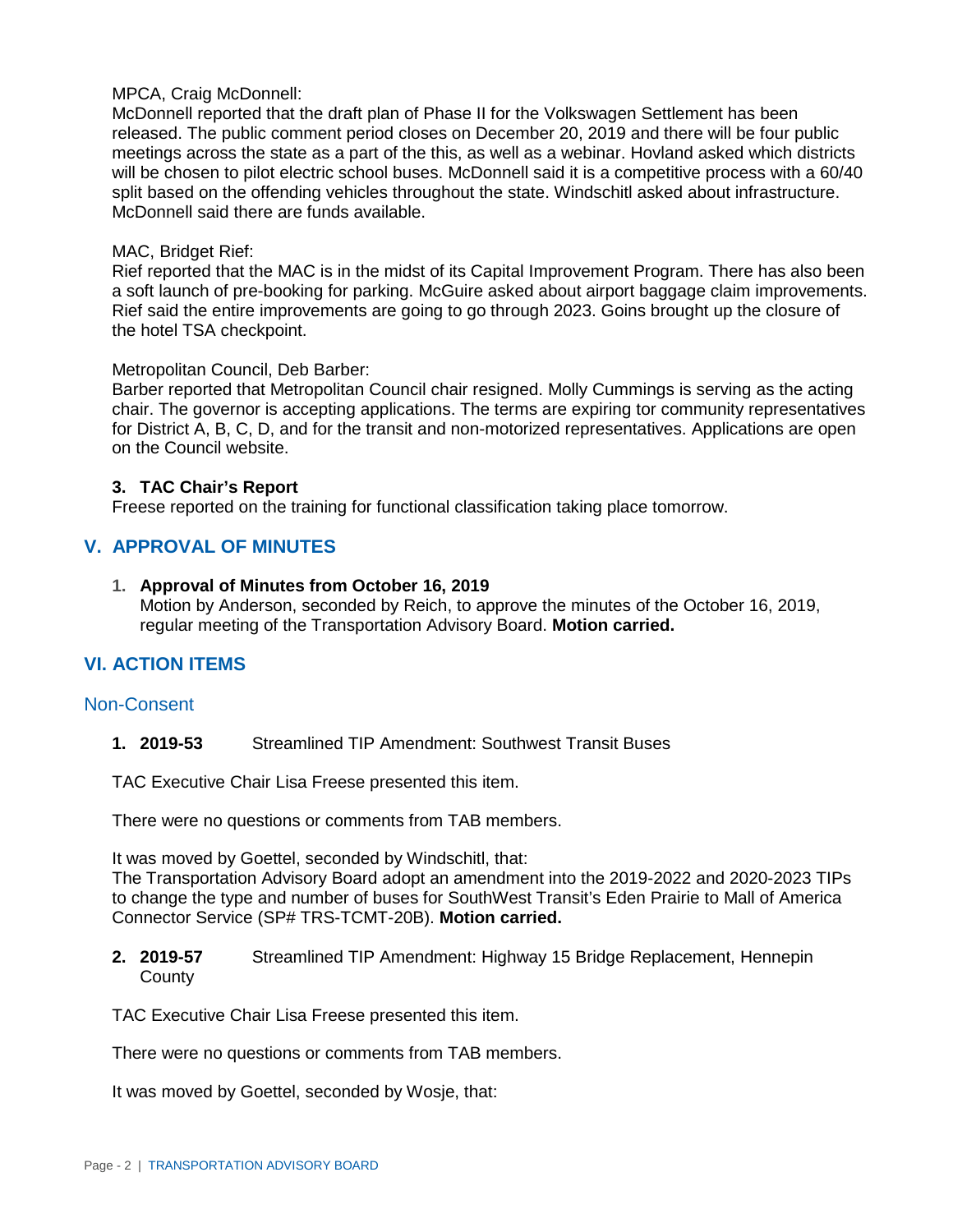The Transportation Advisory Board adopt an amendment into the 2019-2022 TIP to add Hennepin County's project replacing the CSAH 15 Bridge in Orono (SP# 027-615-025). **Motion carried.**

**3. 2019-58** Streamlined TIP Amendment: Roundabout in Norwood Young America, Carver **County** 

TAC Executive Chair Lisa Freese presented this item.

There were no questions or comments from TAB members.

It was moved by Windschitl, seconded by Reich, that:

The Transportation Advisory Board adopt an amendment into the 2019-2022 TIP to add Carver County's construction of a roundabout in Norwood Young America (SP# 010-633-047). **Motion carried.**

**4. 2019-59** Streamlined TIP Amendment: Johnson Parkway Trail, St. Paul

TAC Executive Chair Lisa Freese presented this item.

There were no questions or comments from TAB members.

It was moved by McGuire, seconded by Hollinshead, that:

The Transportation Advisory Board adopt an amendment into the 2019-2022 and 2020-2023 TIPs to add mill and overlay work to St. Paul's Johnson Parkway Trail project (SP# 164-129-013). **Motion carried.**

**5. 2019-60** Streamlined TIP Amendment: Brockton Interchange, Dayton

TAC Executive Chair Lisa Freese presented this item.

There were no questions or comments from TAB members.

It was moved by Anderson, seconded by Goettel, that:

The Transportation Advisory Board adopt an amendment into the 2019-2022 TIP to remove the auxiliary lane from Dayton's Brockton interchange project (SP# 229-112-002), as the auxiliary lane will be completed at the same time with a concurrent MnDOT project. **Motion carried.**

**6. 2019-61** Approve Release of HSIP Application

TAC Chair Lisa Freese presented this item.

There were no questions or comments from TAB members.

It was moved by Anderson, seconded by Boyles, that: The Transportation Advisory Board approve the release of the 2022-2023 HSIP Solicitation for the Metro District. **Motion carried.**

# **VII. INFORMATION**

# **1. Regional Solicitation Public Comment Report**

Metropolitan Transportation Services Highway Planning & TAB/TAC Process Manager Steve Peterson presented this item.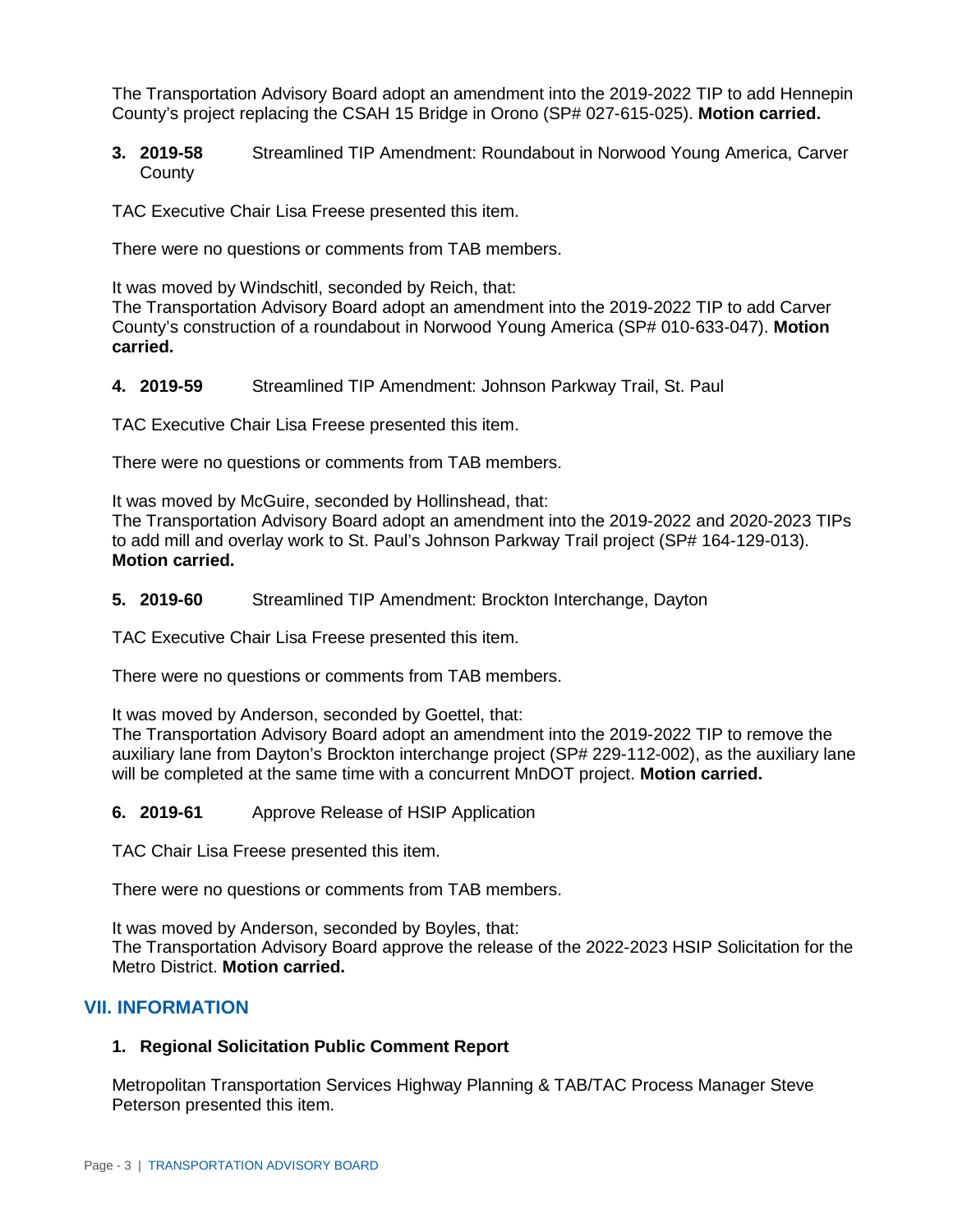Windschitl asked about the \$5 million going to transit – is it going to a certain place or globally. Peterson said it would go to transit globally. McGuire asked how these responses varied from previous solicitations. Peterson said more public comments were received this time and the comments were also more specific. Karwoski said having the comments go back to the technical committee allows them to weigh in. Karwoski voiced Washington County's disagreement with the large commitment to ABRT. Reich asked for the technical committee's input on the modal shift. Geisler commented he would like to hear from Funding and Programming how many fewer projects are funded by raising the maximum. Barber asked for feedback on the \$5.5 million, what happens if multiple projects are submitted. Lindeke asked about the comments related to reduced bike/pedestrian. Koutsoukos said one level was wanted so applicants knew what to apply for in their initial submission. Reich shared that while a tiered approach was floated as an idea, the technical committee has been hesitant. Karwoski commented on the various types of bridges and interchange bridge system being in a different tier. Geisler said removing the minimum does not mean we will stop spending the money on bridges. Reich mentioned that regional impact is driving bridges over a minimum. Peterson said often the bridges received are really small or really large, \$2-5 million versus \$60 million. Wosje reiterated the workgroup process. Peterson said the primary reason not to make this more inclusive to BRT was to make recommendations easier and give BRT projects a better chance of being funded. Ulrich asked about Transit Modernization available funds. Peterson said there is about \$22 million left in the categories. Ulrich said if an argument is that BRT and ABRT wouldn't compete then what is the harm of having them together. Ulrich also asked why would the change not take place now versus waiting two years. He asked for TAC feedback. Peterson said \$7 million would not fund a full line, it is most likely more intended for a station on a line. Barber said the TAB may send it back to TAC, but it is more of a policy-level discussion. Wosje said developing a scoring methodology in this short time would be difficult. Ulrich said the benefit for BRT to be in would be to know how it would score. Wosje said he is supportive of the competitive market if a scoring methodology can be developed. Barber said the hope is that Metro Transit receives support from the legislature. Karwoski said, if we are putting the money where it scores the highest, we should let all BRTs compete. Goettel echoed that in order to score BRT and ABRT together a scoring methodology needs to be created. Geisler said this is a more transparent version of what has been happening the last few Solicitations. Ulrich said he thinks this should be sent back to the TAC to ask about scoring for this solicitation. Barber said for any highway and dedicated BRT there is other Federal funding available but for ABRT there is not. Giuliani Stephens brought up outdated maps and Washington County's concern with the transit corridor. Geisler asked how many projects would have shifted over to Spot Mobility if it had existed previously or if there will be new projects. Peterson said 2-4 projects would have come out of Roadway and because it's a new category it will most likely generate new projects. Windschitl asked if any points go towards a project that has gone through multiple solicitations but not been selected. Peterson said it is documented which projects apply multiple times and they generally move up the list but they do not receive additional points. Peterson said it is tough to build partial interchange projects and MnDOT does not have the same financial capacity they used to. Anderson said the process works better when more is heard and he encouraged more responses. Karwoski, Ulrich, and Barber commented on the Regional Solicitation workgroup process. Hovland asked for the approval process to be as streamlined as possible.

# **2. Regional Solicitation Bridge Analysis Feedback**

Metropolitan Transportation Services Senior Planner Joe Barbeau presented this item.

Reich voiced appreciation for updating how we evaluate bridges and if we can incorporate it into the current solicitation that would be ideal but if more time is necessary then staff should take it. Goettel asked who makes up the workgroup. Barbeau said there are bridge engineers from most counties, Minneapolis, Saint Paul.